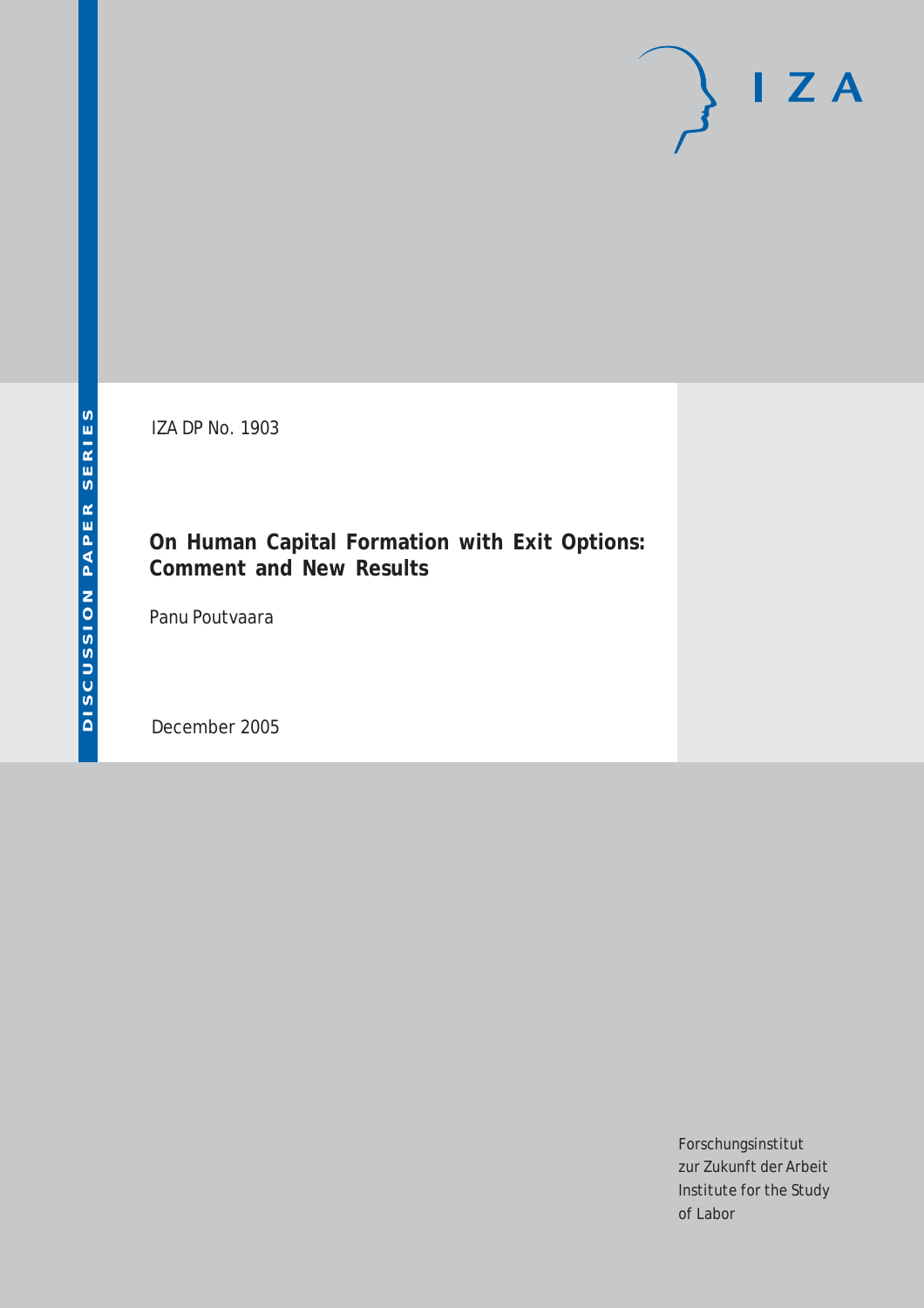# **On Human Capital Formation with Exit Options: Comment and New Results**

**Panu Poutvaara** 

*University of Helsinki and IZA Bonn* 

Discussion Paper No. 1903 December 2005

IZA

P.O. Box 7240 53072 Bonn Germany

Phone: +49-228-3894-0 Fax: +49-228-3894-180 Email: [iza@iza.org](mailto:iza@iza.org)

Any opinions expressed here are those of the author(s) and not those of the institute. Research disseminated by IZA may include views on policy, but the institute itself takes no institutional policy positions.

The Institute for the Study of Labor (IZA) in Bonn is a local and virtual international research center and a place of communication between science, politics and business. IZA is an independent nonprofit company supported by Deutsche Post World Net. The center is associated with the University of Bonn and offers a stimulating research environment through its research networks, research support, and visitors and doctoral programs. IZA engages in (i) original and internationally competitive research in all fields of labor economics, (ii) development of policy concepts, and (iii) dissemination of research results and concepts to the interested public.

IZA Discussion Papers often represent preliminary work and are circulated to encourage discussion. Citation of such a paper should account for its provisional character. A revised version may be available directly from the author.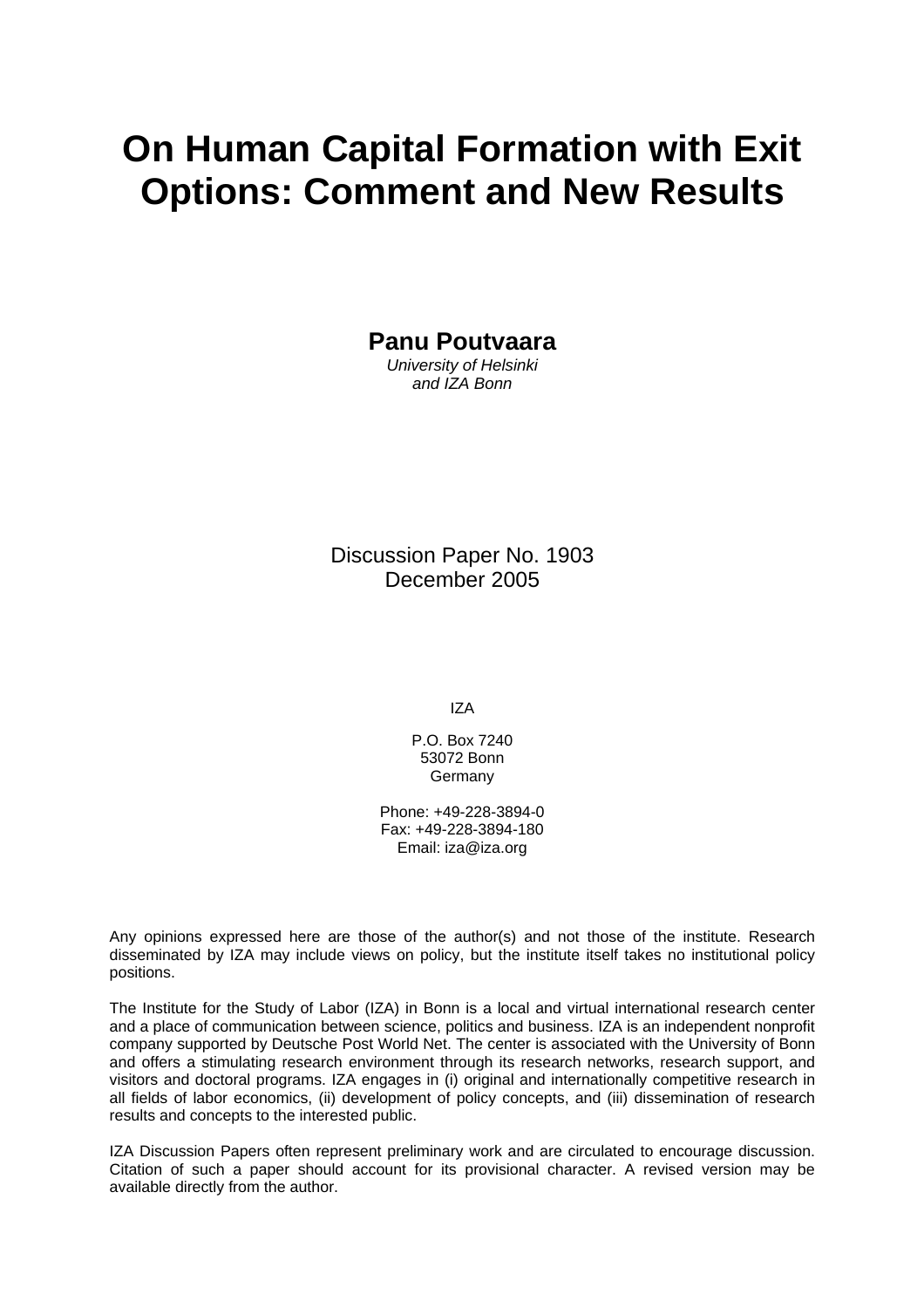IZA Discussion Paper No. 1903 December 2005

## **ABSTRACT**

### **On Human Capital Formation with Exit Options: Comment and New Results**

Katz and Rapoport (2005) conclude that with linear production technology and the possibility of unilateral migration, region-specific shocks may increase the average level of education. Previously, Poutvaara (2000) derived a corresponding result with Cobb-Douglas technology and migration which may go in both directions. This paper shows that the exit option may reduce human capital formation with a quadratic production technology.

JEL Classification: F22, J24, I21

Keywords: human capital formation, migration, economic volatility

Corresponding author:

Panu Poutvaara Department of Economics P.O. Box 17 (Arkadiankatu 7) FIN-00014 University of Helsinki Finland Email: [panu.poutvaara@helsinki.fi](mailto:panu.poutvaara@helsinki.fi)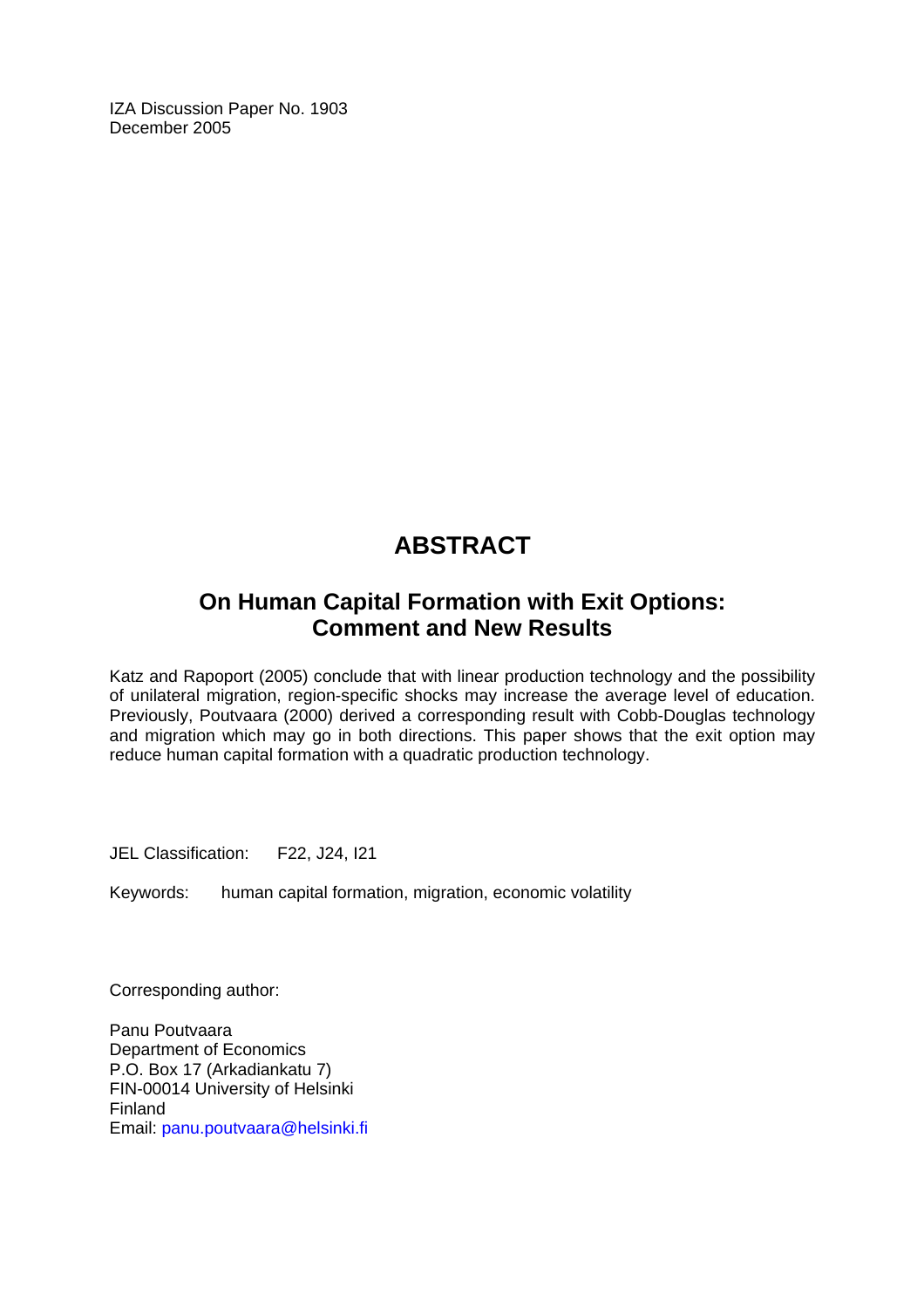#### 1 Introduction

In their recent contribution, Katz and Rapoport (2005) explore the relationship between economic volatility and human capital formation in a twocountry framework. In one country, the rate of return to human capital is certain. In the other country, it is uncertain but of the same expected value. Katz and Rapoport find that increased variability in the unstable country, which they call undeveloped, increases investment in education there. The reason for this is that the exit option provides an insurance for those who have sufficiently low migration costs.

Previously, also Poutvaara (2000) studied the effect of region-specific shocks on human capital formation when the regions have the same expected rate of return to human capital. Poutvaara (2000) assumes that two regions face symmetric and opposite shocks, and both have ex ante an identical chance of a positive and a negative shock. Also Poutvaara (2000) finds that the individual investment in human capital is increasing in the magnitude of shocks when migration is allowed. Unlike Katz and Rapoport (2005), Poutvaara (2000) assumes that migration can go in either direction. Another difference is in production technology: Katz and Rapoport (2005) assume that production is linear in human capital, while Poutvaara (2000) assumes a Cobb-Douglas production technology which combines human capital and a region-specific fixed factor. Katz and Rapoport assume ex ante heterogeneous and risk-neutral individuals, while Poutvaara (2000) assumes that those who became educated are ex ante identical and that they may be risk-averse. The third difference is that Poutvaara (2000) allows everyone to emigrate, while Katz and Rapoport (2005) assume that the costs of adjustment and preferences for living in the home country restrict emigration.

This comment extends the finding by Poutvaara (2000) and Katz and Rapoport (2005) by showing that the results that they derive with linear and Cobb-Douglas production technology may be reversed with other production technologies. The comment follows Katz and Rapoport (2005) by focusing on risk-neutral individuals in the absence of taxation. As Poutvaara (2000), the comment derives the results when individuals are ex ante identical. The results could be easily generalized to the case of ex ante different productivities, in line with the appendix A in Köthenbürger and Poutvaara (forthcoming).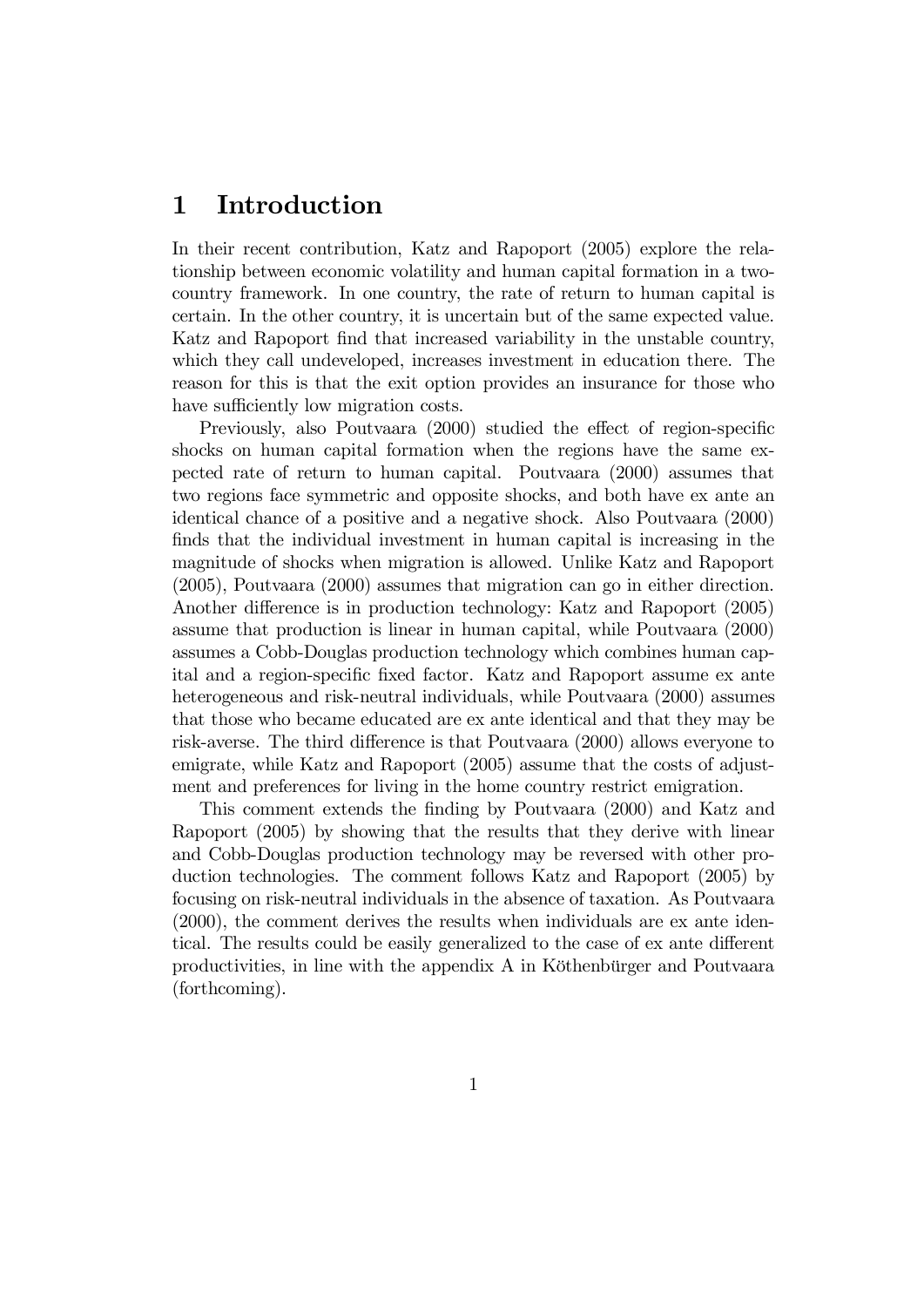#### 2 The Model

#### 2.1 A Cobb-Douglas Technology

There are two countries, A and B. In both countries, production combines a fixed factor and human capital. Denoting human capital in country  $i$ ,  $i \in \{A, B\}$  by  $H_i$ , the total production is  $H_i^{\alpha}$ , where  $0 < \alpha < 1$ . As in Wildasin (1995) and Poutvaara (2000), both regions face uncertainty about the price of the exported goods. This uncertainty may take two values: prices are high when they are  $1+v$  and low when they are  $1-v$ , where the volatility term v satisfies  $0 \le v < 1$ . There are no taxes.

In both countries, the total population is normalized to unity. Investments in education are made before region-specific shocks are revealed. However, the educated migrate costlessly. They take into account that migration equalizes the marginal productivity of human capital in the two countries. Denoting the country which faces a positive (negative) shock by  $P(N)$ , we can write the migration equilibrium condition as

$$
(1 - v)\alpha H_N^{\alpha - 1} = (1 + v)\alpha H_P^{\alpha - 1}.
$$
 (1)

In both countries, individuals invest in education to maximize their expected income. Investment in education is denoted by  $e$ . The resulting individual human capital is denoted by  $h(e)$ . The marginal productivity of investment in education is positive and non-increasing, so that  $h' > 0$  and  $h'' \leq 0$ . Individuals decide privately on their own investment in education, taking the market rate of return as given. This follows as there is a continuum of individuals. An individual  $i$  chooses investment in education to maximize:

$$
-e_i + h(e_i) \left[ \frac{1}{2} (1 - v) \alpha H_N^{\alpha - 1} + \frac{1}{2} (1 - v) \alpha H_N^{\alpha - 1} \right]. \tag{2}
$$

By inserting  $(1)$ , this yields the first-order condition

$$
-1 + h'(e_i)(1 - v)\alpha H_N^{\alpha - 1} = 0.
$$
 (3)

As all individuals face the identical optimization problem, they all choose an identical education in both countries. From now on, denote this by  $\hat{e}$ . The condition that pre-migration and post-migration stocks of human capital are equal is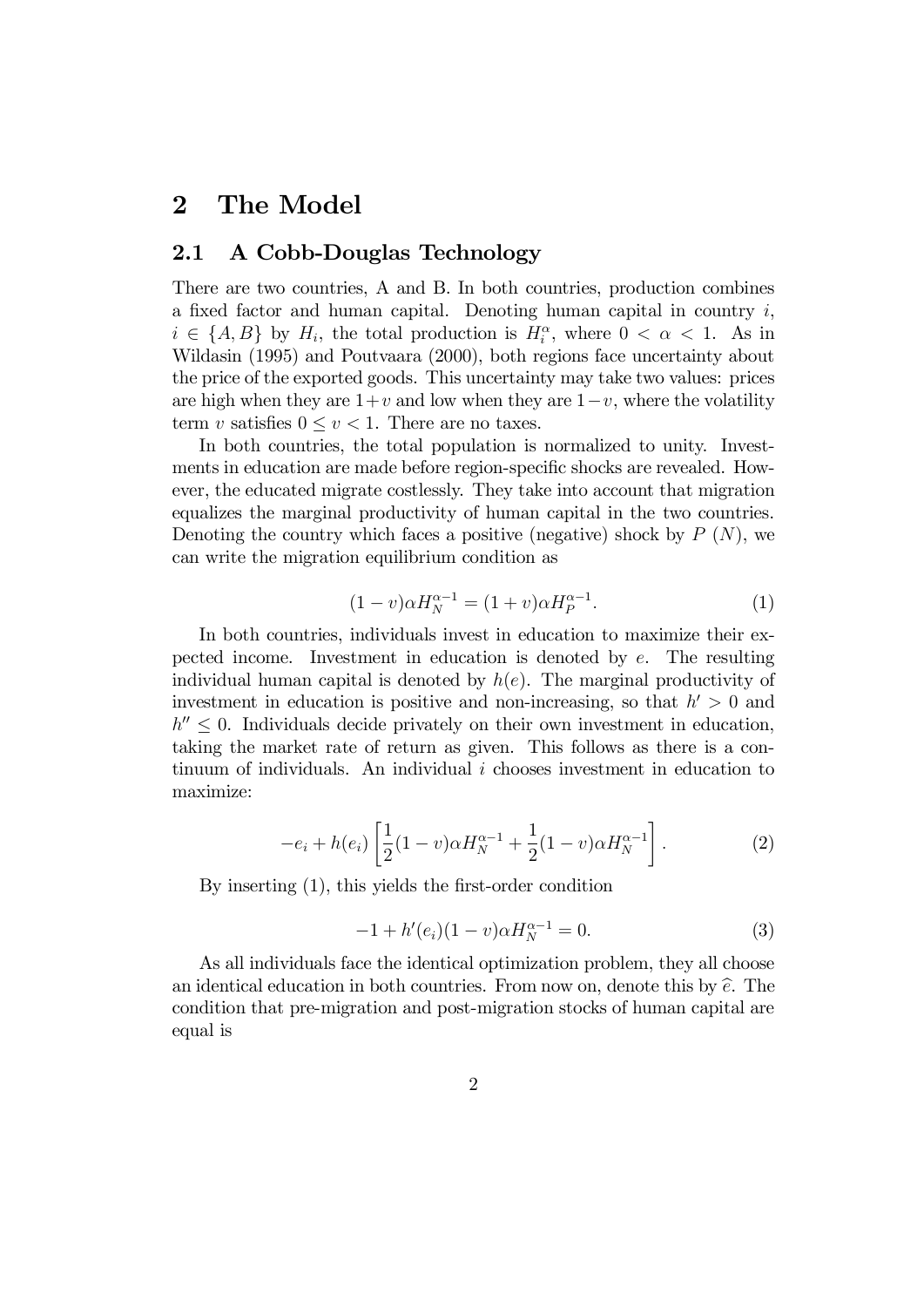$$
H_N + H_P = 2h(\hat{e}).\tag{4}
$$

Note that the total value of production in the two regions is  $(1+v)H_P^{\alpha}$  +  $(1-v)H_N^{\alpha}$ . Solving  $H_N$  and  $H_P$  from (4) and (1), we obtain as the total value of production in the two countries

$$
Y^{W} = \left[ (1 + v)^{\frac{1}{1 - \alpha}} + (1 - v)^{\frac{1}{1 - \alpha}} \right]^{1 - \alpha} (2h(\widehat{e}))^{\alpha}.
$$

Note that

$$
\frac{\partial}{\partial v} \left[ (1+v)^{\frac{1}{1-\alpha}} + (1-v)^{\frac{1}{1-\alpha}} \right]^{1-\alpha} \n= \left[ (1+v)^{\frac{1}{1-\alpha}} + (1-v)^{\frac{1}{1-\alpha}} \right]^{-\alpha} \left[ (1+v)^{\frac{\alpha}{1-\alpha}} - (1-v)^{\frac{\alpha}{1-\alpha}} \right] > 0.
$$

Therefore, an increased volatility increases the total value of production in the two countries with any given investment in education. As a constant fraction  $\alpha$  of this production accrues to the educated, this implies that the rate of return to any given stock of human capital increases. As investment in education equalizes the marginal cost and the return, this implies an increase in the investment in education. We can summarize the result as

Proposition 1 *With a Cobb-Douglas production technology, the investment in education is increasing in the magnitude of symmetric and opposite regionspecific shocks.* 

Note that as  $\alpha$  approaches unity, the production technology approaches the linear case. In the linear case, the marginal productivity of all human capital would equal that of the country experiencing a positive shock. Therefore, an increase in the positive shock would increase investment in human capital, in line with the findings by Katz and Rapoport (2005).

#### 2.2 A Quadratic Production Function

Assume next that the production technology is quadratic. The total production in country *i* is  $aH_i - bH_i^2$ . The region-specific shocks are the same as in the case of a Cobb-Douglas technology. Denoting again the country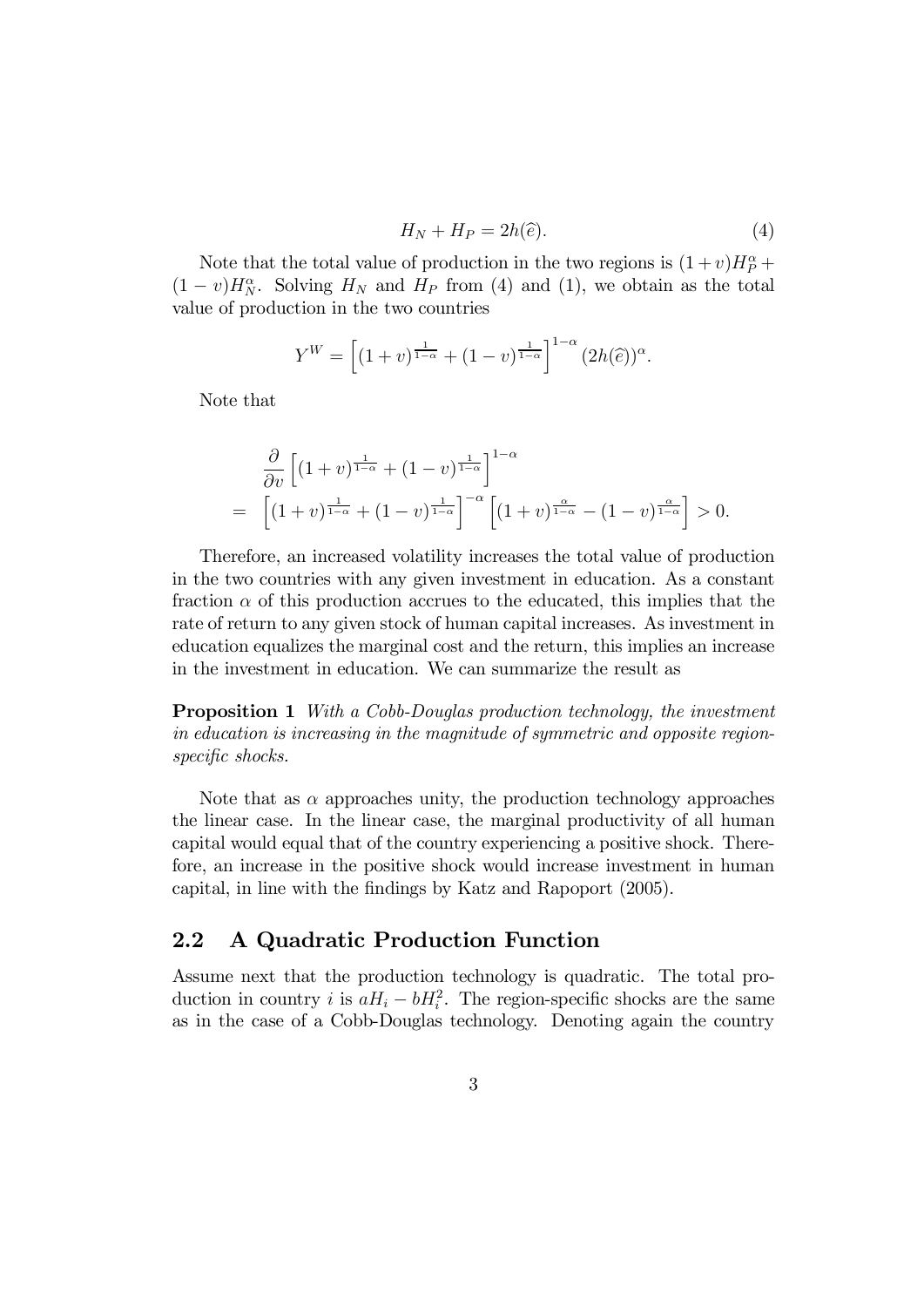which faces a positive (negative) shock by  $P(N)$ , we can write the migration equilibrium condition as

$$
(1 - v)(a - 2bH_N) = (1 + v)(a - 2bH_P).
$$
 (5)

An individual *i* chooses investment in education to maximize:

$$
-e_i + h(e_i) \left[ \frac{1}{2}(1-v)(a-2bH_N) + \frac{1}{2}(1+v)(a-2bH_P) \right].
$$

By inserting  $(5)$ , this yields the first-order condition

$$
-1 + h'(e_i)(1 - v)(a - 2bH_N) = 0.
$$

As the maximization problem is the same in both ex ante identical countries, the solutions are identical. Solving  $H_P$  from (4) and inserting it into (5) yields

$$
H_N = h(\widehat{e}) - \frac{v}{2b}(a - 2bh(\widehat{e})).
$$

The rate of return to human capital is then

$$
(1 - v)(a - 2bH_N) = (1 - v^2)(a - 2bh(\hat{e})).
$$

Note that this is both the expected and the realized rate of return: as the two countries face opposite shocks, there is no uncertainty about the post-migration productivity of human capital. Differentiation yields

$$
\frac{\partial}{\partial v}\left[ (1 - v^2)(a - 2bh(\hat{e})) \right] = -2v(a - 2bh(\hat{e})).\tag{6}
$$

Note that  $a - 2bh(e_i)$  has to be positive, as otherwise the marginal productivity of human capital would be negative. The right-hand side of (6) is thus negative. This implies that with any given investment in education, an increase in the region-specific shocks reduces the expected rate of return to human capital investment. Thus, it would reduce investment in human capital. We can summarize the result as

Proposition 2 *With a quadratic production technology, the investment in education is decreasing in the magnitude of symmetric and opposite region*specific shocks.